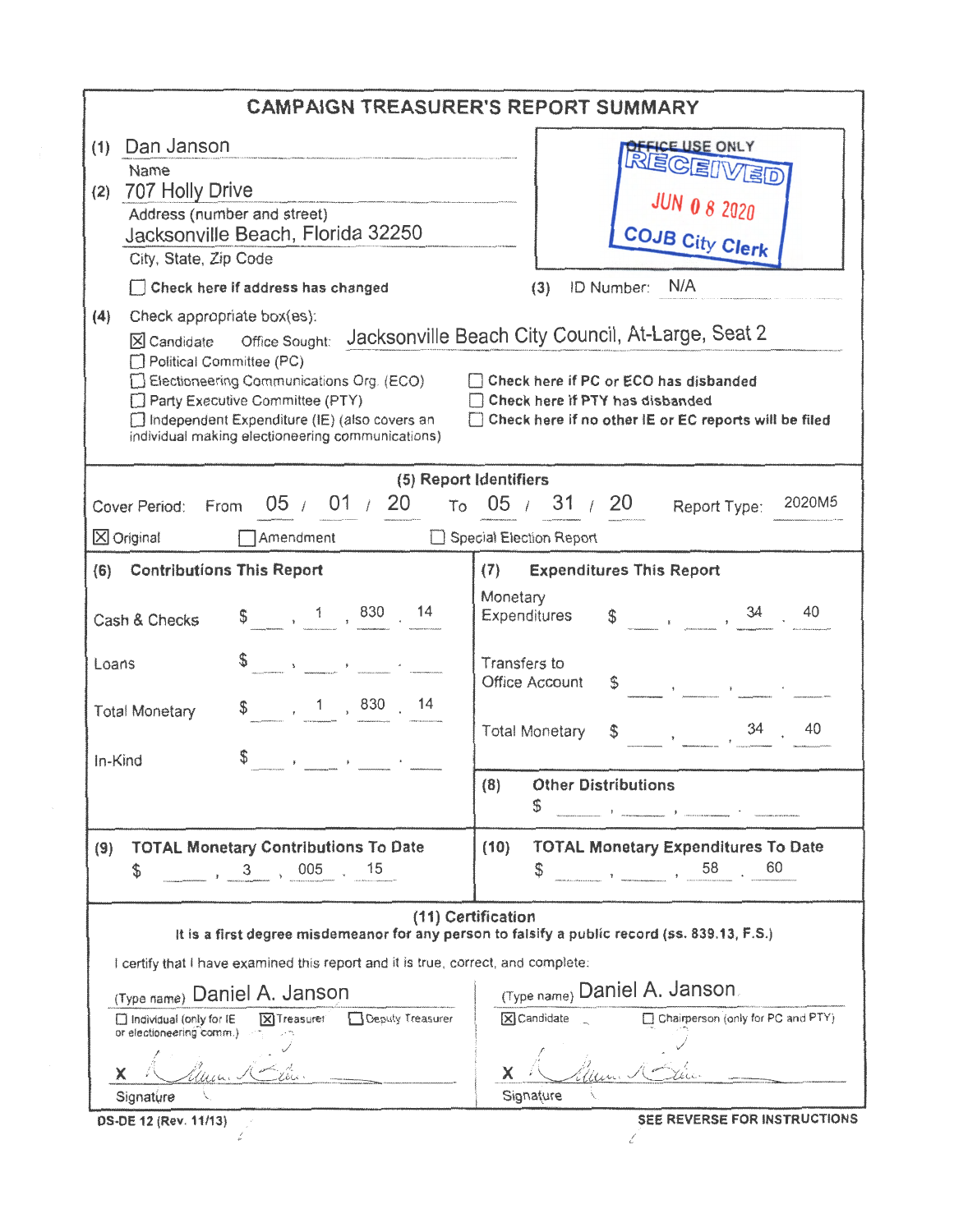| $(1)$ Name                                      | Dan Janson                                                                                      |                          |                                  |                             | (2) I.D. Number                |                   | N/A            |  |
|-------------------------------------------------|-------------------------------------------------------------------------------------------------|--------------------------|----------------------------------|-----------------------------|--------------------------------|-------------------|----------------|--|
|                                                 | (3) Cover Period $\left[05 \neq 01\right]$ / $20$ through $\left[05 \neq 31\right]$ / $20$      |                          |                                  |                             | $(4)$ Page                     |                   | of             |  |
| (5)<br>Date<br>(6)<br>Sequence<br>Number        | (7)<br>Full Name<br>(Last, Suffix, First, Middle).<br>Street Address &<br>City, State, Zip Code | Type                     | (8)<br>Contributor<br>Occupation | (9)<br>Contribution<br>Type | (10)<br>In-kind<br>Description | (11)<br>Amendment | (12)<br>Amount |  |
| 1<br>5<br>20<br>1                               | <b>John Atkins</b><br>P.O. Box 51262<br>Jacksonville Beach, FL<br>32250                         | ł                        | <b>Builder/Devel</b><br>oper     | <b>CHE</b>                  |                                |                   | 500.00         |  |
| 5<br>9<br>20<br>$\frac{1}{2}$<br>$\overline{2}$ | Lawrence Schmitt<br>10245 Emma Lakes Dr.<br>Jacksonville, FL 32257                              | $\overline{\phantom{a}}$ | Law<br>Enforcement<br>Officer    | <b>CHE</b>                  |                                |                   | 100.00         |  |
| 5<br>11<br>20<br>3                              | Ascedra Fergerson<br>1982 W. 18th St.<br>Jacksonville, FI 32209                                 | ŧ                        | Security<br>Officer              | <b>CHE</b>                  |                                |                   | 80.00          |  |
| 5<br>18<br>20<br>4                              | Michael Tomberg<br>P.O. Box 851<br>Middleburg, FL 32050                                         | 1                        | Law<br>Enforcement<br>Officer    | CHE                         |                                |                   | 150.00         |  |
| 5<br>29<br>20<br>5                              | Steven Diebenow, PLLC<br>1 Independent Dr. #1200<br>Jacksonville, FL 32202                      | B                        | Attorney                         | CHE                         |                                |                   | 1000.00        |  |
| 5, 31<br>20 <sub>2</sub><br>6                   | City & Police Federal<br><b>Credit Union</b><br>4675 Sunbeam Rd.<br>Jacksonville, FL 32257      | B                        | Financial<br>Institution         | <b>INT</b>                  |                                |                   | 0.14           |  |
| Í.                                              |                                                                                                 |                          |                                  |                             | BIOTOUCTIONS AND CODE VALUED   |                   |                |  |

## CAMPAIGN TREASURER'S REPORT - ITEMIZED CONTRIBUTIONS

OS·DE 13 {Rev. 11/13) SEE REVERSE FOR INSTRUCTIONS AND CODE VALUES